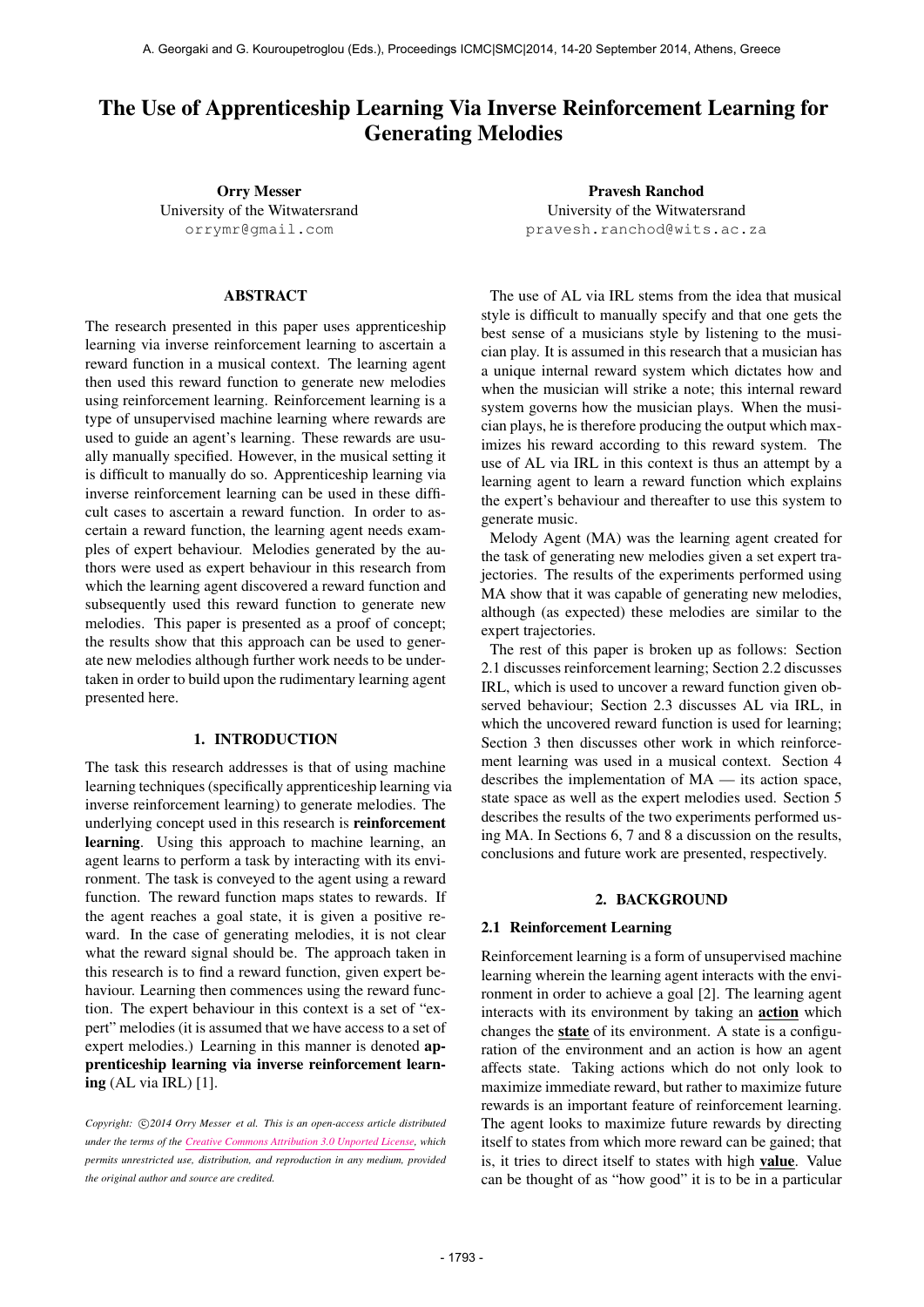state, with respect to the expected future reward. A state only one step away from a goal state would have a higher value than a state two steps away from that same goal state. A value function maps states to values. A related concept, and one that is more pertinent to this research, is that of the action value function. This function describes the value of taking an action within a state. This is discussed further in section 2.1.2.

How an agent behaves - that is, which actions it takes in which states - is dictated by a policy. A policy is a mapping from states to probabilities of selecting actions. A policy may be deterministic in which case the policy is a mapping from each state to a corresponding action. A policy is denoted by the letter  $\pi$ .

### *2.1.1 Return*

The learning agent attempts to ascertain the optimal policy - this is the policy which maximizes the expected cumulative discounted reward from a given state. The cumulative discounted reward is known as the return. This is shown in equation 1.

$$
R_t = \sum_{k=0}^{\infty} \gamma^k r_{t+k+1} \qquad 0 \le \gamma \le 1 \tag{1}
$$

In the above equation,  $\gamma$  is the discount rate which is between 0 and 1. It is used in order to ensure that the sum in 1 has a finite value. The closer  $\gamma$  is to 1 the more far sighted the agent becomes, weighing future rewards more heavily. If  $\gamma$  is 0 then the agent concerns itself only with immediate reward, not taking into account any future rewards received.

Note here that this is the actual return received by the learning agent. If the environment's dynamics were known, this return could be calculated a priori. What the learning agent attempts to uncover is a policy which will direct the agent in such a way that  $R_t$  is maximized. Of course, this problem is non-trivial as the dynamics of the environment can be (and usually are) complex, unknown and laden with uncertainty.

#### *2.1.2 Action Value Function*

The action value function for a policy  $\pi$  is defined as follows:

$$
Q^{\pi}(s, a) = E_{\pi}\{R_t|s_t = s, a_t = a\}
$$
 (2)

$$
=E_{\pi}\left\{\sum_{k=0}^{\infty}\gamma^{k}r_{t+k+1}\middle|s_{t}=s,a_{t}=a\right\}\quad(3)
$$

where  $R_t = \sum_{k=0}^{\infty} \gamma^k r_{t+k+1}$  is the return (that is, the cumulative discounted reward), following time  $t$ . The actionvalue function associates to each state the value of each action from that state, under a given policy. The next section presents Sarsa - an algorithm which estimates the action value function in order to find an optimal policy.

#### *2.1.3 Sarsa*

Figure 1 presents Sarsa which is used to find a policy which will elicit good behaviour from a learning agent, where good behaviour is measured relative to a reward function.

- 1: Initialize  $Q(s, a)$  arbitrarily
- 2: loop (for each episode):
- 3: Initialize s
- 4: Choose a from s using policy derived from  $Q$  (e.g.,  $\epsilon$ -greedy)
- 5: repeat (for each step of episode):
- 6: Take action  $a$ , observe  $r$ ,  $s'$
- 7: Choose action  $a'$  from  $s'$  using policy derived from  $Q$  (e.g.,  $\epsilon$ -greedy)
- 8:  $Q(s, a) \leftarrow Q(s, a) + \alpha [r + \gamma Q(s', a') Q(s, a)$

9: 
$$
s \leftarrow s'; a \leftarrow a';
$$

$$
10: \qquad \textbf{until } s \text{ is terminal}
$$

11: end loop

### Figure 1. The Sarsa Control Algorithm

This reward function is external to the learning agent; it is part of the environment but the implementer of the algorithm must still specify this reward function. It is the way in which the goal of the task is conveyed to the agent. There are times, however, when it is difficult or impossible to manually specify the reward function [1]. The next section discusses inverse reinforcement learning — the task of finding a reward function.

## 2.2 Inverse Reinforcement Learning

Inverse reinforcement learning is the problem of uncovering a reward function. It has been characterized in [3] as follows: Given 1) measurements of an agent's behaviour over time, in a variety of circumstances, 2) if needed, measurements of the sensory inputs to the agent; 3) if available, a model of the environment — Determine the reward function being optimized.

Two motivations for inverse reinforcement learning were described in [4]; the first being its use in uncovering computational models for animal and human learning. This has also been applied to human economic behaviour. This first case, used when examining the behaviour of agents, is denoted *reward learning*. The second motivation is that of *apprenticeship learning*. As in the reward learning case, the reward function is ascertained. The extension in the apprenticeship learning case is that once the reward function is found, it is used to direct the learning of a learning agent. Thus it can be said that the uncovered reward function describes the behaviour of an expert (although the algorithm need not retrieve the exact reward function used by the expert.) The following section describes apprenticeship learning in more detail.

### 2.3 Apprenticeship Learning via Inverse Reinforcement Learning

In a traditional reinforcement learning task, the reward function is specified manually and a (near) optimal policy is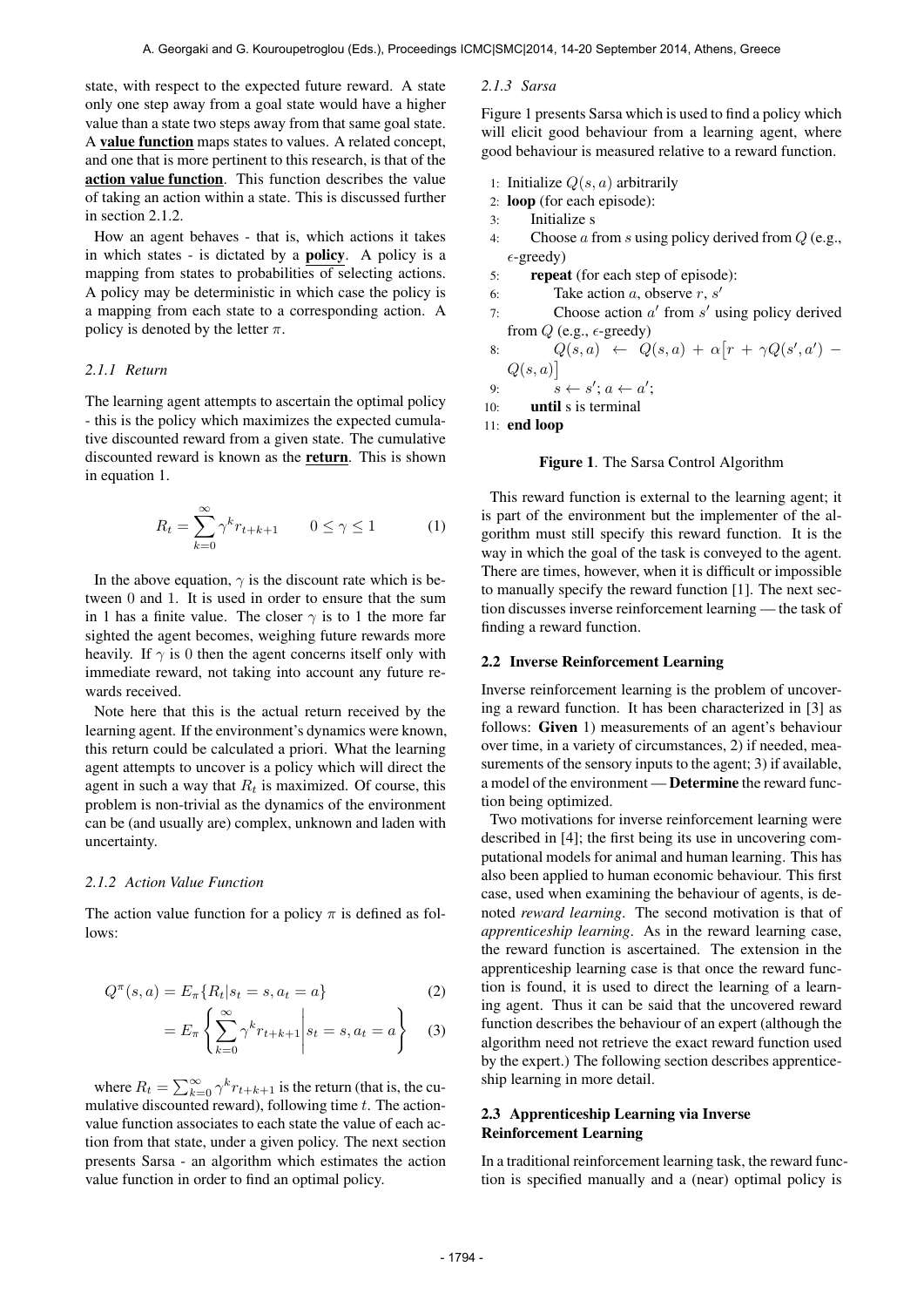found by the learning agent in order to maximize a numerical reward signal. In the AL via IRL case, an expert is thought to have some reward function which she is trying to maximize. The algorithm used to perform the task of AL via IRL (presented in Section 2.3.3, originally published in [1]) does not necessarily recover the expert's reward function. However, it will return a reward function which can explain the expert behaviour and induce behaviour similar to that of the expert's, assuming adequate learning is done using the uncovered reward function. In order for the algorithm to work, it needs a set of *expert trajectories*. An expert trajectory is a set of states; it is a set of states which the expert observed while navigating its environment. It is assumed that the expert has behaved a desirable manner and thus the expert trajectory is a "good" trajectory through an environment. Expert trajectories are discussed further in the next section in the context of reward functions.

### *2.3.1 Reward Function*

The reward function can be represented as the scalar result of the dot product of a set of weights,  $w$ , and the feature vector of a state,  $\phi(s)$  as shown in equation 4. In implementing apprenticeship learning, the reward function to be recovered is represented as this equation.

$$
R(s) = w \cdot \phi(s) \tag{4}
$$

The feature vector,  $\phi$ , contains the state variables which provide information about the environment's current configuration. If the agent is in state  $s_k$ , then the features of the state will be  $\phi(s_k)$ . It is the weight vector, w, which then determine the reward an agent receives in a particular state. A different weight vector will thus yield a different reward function. Thus, the apprenticeship learning algorithm must return an appropriate weight vector — one which characterizes a reward function which led the expert to behave in the observed way.

As previously discussed, an expert trajectory is a walk through the state space performed by the expert. The expert is guided through the state space by its *expert reward function*. It is assumed that the expert's reward function is made up of an optimal weight vector,  $w^*$  such that:

$$
R^*(s) = w^* \cdot \phi(s) \tag{5}
$$

where  $R^*(s)$  is the expert's reward function.

The goal of apprenticeship learning algorithm is to retrieve a weight vector for characterizing a reward function which can explain the expert trajectories. In order to do so, the algorithm makes use of the expert's feature expectations which are discussed in the following section.

#### *2.3.2 Feature Expectations*

The value of a policy  $\pi$  may be written as follows:

$$
E_{s_0 \sim D}[V^{\pi}(s_0)] = E\left[\sum_{t=0}^{\infty} \gamma^t R(s_t) \middle| \pi\right]
$$
 (6)

$$
= E\bigg[\sum_{t=0}^{\infty} \gamma^t w \cdot \phi(s_t) \bigg| \pi\bigg] \qquad (7)
$$

$$
= w \cdot E\left[\sum_{t=0}^{\infty} \gamma^t \phi(s_t) \middle| \pi\right]
$$
 (8)

Where  $s_0$  is drawn from D, the set of starting states. The step from 6 to 7 follows from equation 4. Equation 8 may be rewritten as:

$$
E_{s_0 \sim D}[V^{\pi}(s_0)] = w \cdot \mu(\pi) \tag{9}
$$

where

$$
\mu(\pi) = E\left[\sum_{t=0}^{\infty} \gamma^t \phi(s_t) \middle| \pi\right]
$$
\n(10)

 $\mu(\pi)$  is the vector of **feature expectations** of a particular policy. It is defined as the expected discounted accumulated feature value vector [1]. It represents a discounted sum of the feature vectors which are expected to be seen when following a particular policy. In order to ascertain the feature expectations, given a policy, Monte Carlo methods may be used to sample trajectories, or if the dynamics of the environment are known and it is tractable, they may be computed [1].

The apprenticeship learning algorithm relies on knowing the *expert*'s feature expectations; that is knowing  $\mu_E$ . In practice an estimate for the expert's feature expectations,  $\hat{\mu}_E$  is found empirically; this can be done since we assume access to expert trajectories. An expert trajectory is the expert's path through the state space:  $\{s_0, s_1, \ldots\}$ . Suppose there are  $m$  trajectories through the state space, then we have:  $\{s_0, s_1, \ldots\}_{i=1}^m$ . The empirical estimate for  $\mu_E$  is given by equation 11.

$$
\hat{\mu}_E = \frac{1}{m} \sum_{i=1}^{m} \sum_{t=0}^{\infty} \gamma^t \phi(s_t^{(i)})
$$
\n(11)

#### *2.3.3 Apprenticeship Learning Algorithm*

Once the expert feature expectations have been estimated, the apprenticeship learning algorithm attempts to find a policy,  $\tilde{\pi}$ , such that  $\tilde{\pi}$  induces feature expectations close to  $\hat{\mu}_E$  [1].

The apprenticeship learning algorithm for doing so works as follows:

1: Randomly pick some policy  $\pi^{(0)}$ , compute (or approximate via Monte Carlo)  $\mu^{(0)} = \mu(\pi^{(0)})$ , and set  $i = 1$ .

2: Set  $w^{(1)} = \mu_E - \mu^{(0)}$  and  $\bar{\mu}^{(0)} = \mu^{(0)}$ 

3: Set  $t^{(1)} = ||w^{(1)}||_2$ 

- 4: if  $t^{(1)} \leq \epsilon$  then
- 5: terminate

6: else

7: **loop** (while  $t^{(i)} > \epsilon$ ):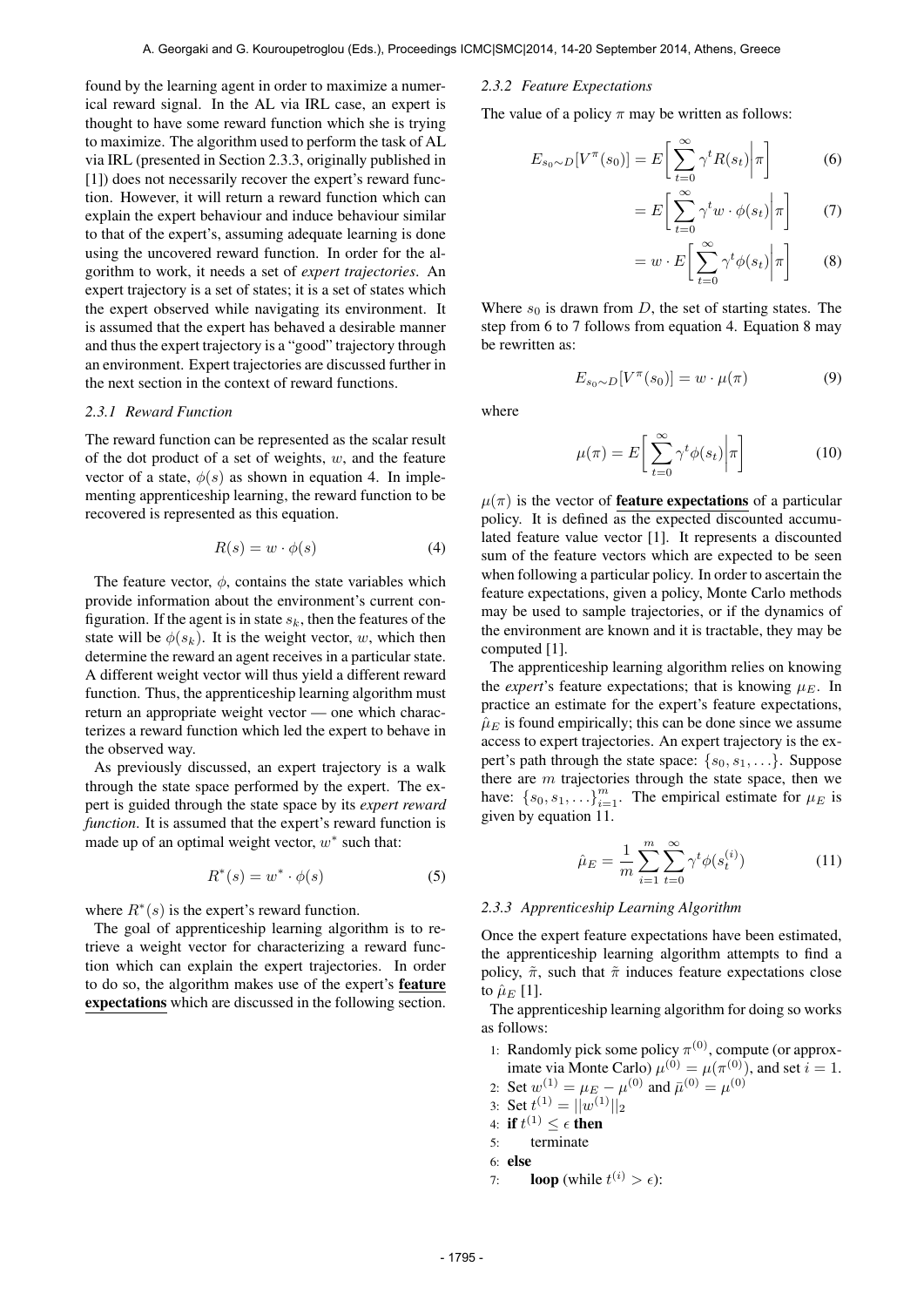| 8:  | Using the RL algorithm, compute the optimal                                                                      |
|-----|------------------------------------------------------------------------------------------------------------------|
|     | policy $\pi^{(i)}$ for the MDP using $R = (w^{(i)})^T \phi$                                                      |
| 9:  | Compute $\mu^{(i)} = \mu(\pi^{(i)})$                                                                             |
| 10: | Set $i = i + 1$                                                                                                  |
| 11: | Set $a = \mu^{(i-1)} - \bar{\mu}^{(i-2)}$                                                                        |
| 12: | Set $b = \mu_E - \bar{\mu}^{(i-2)}$                                                                              |
| 13: | Set $\bar{\mu}^{(i-1)} = \bar{\mu}^{(i-2)} + \frac{a^T b}{a^T a} a$<br>Set $w^{(i)} = \mu_E - \bar{\mu}^{(i-1)}$ |
| 14: |                                                                                                                  |
| 15: | Set $t^{(i)} =   w^{(i)}  _2$                                                                                    |
| 16: | end loop                                                                                                         |
|     | 17: <b>end if</b>                                                                                                |
|     | $\lceil 1 \rceil$ What this algorithm trips to accomplish is to find a                                           |

[1] What this algorithm tries to accomplish is to find a policy such that the agent's performance under that policy is close to that of the expert's under the unknown reward function  $R^*(s) = w^* \cdot \phi(s)$ . Such a policy  $\tilde{\pi}$  will have  $||\mu(\tilde{\pi}) - \mu_E||_2 \leq \epsilon$ , where  $\epsilon$  is an arbitrarily small positive number. This means that the feature expectations which are induced by such a policy will be arbitrarily close to the feature expectations of the expert.

# 3. RELATED RESEARCH - REINFORCEMENT LEARNING AND MUSIC

Reinforcement learning depends on having a clearly defined reward function which the agent then uses to guide its learning. In a musical setting, it is not at all straightforward what the reward signal should be. In the paper *Reinforcement Learning for Live Musical Agents*, [5] presents three ideas for musically meaningful reward signals.

The first idea is to match internal goals by the imposition of a rule set. This has been explored by [6, Franklin et al.] who based the reinforcement signal on eight handwritten rules for jazz improvisation. They used actor-critic reinforcement learning using a non-linear recurrent neural network for note generation. The second idea [5, Collins] presents is to base the reward signal on the appreciation of fellow participants (other musicians with whom the learning agent is performing) and audience members. He suggests the use of tracking facial expressions and using physiological indicators such as monitoring galvanic skin response to gauge a listeners engagement, although these ambitious approaches have not yet been explored. A third reward signal he proposes is *memetic success*, that is, the taking up of the agent's musical ideas by others. This approach was explored by [5, Collins] using his music framework *Improvagent*, where the learning agent improvised with fellow musicians basing its reward on how much it influenced the position in the state space, given its choice of action; the effect of the action it took is measured by whether or not it influenced the current status quo of the musical piece (as played by the fellow musicians).

In another approach, the OMax system [7] used reinforcement learning to weight links in a Factor Oracle (FO). A FO is a finite state automaton constructed incrementally in linear time and space. A musical sequence is used to build up the FO. Each symbol in the sequence corresponds to a state in the FO and reinforcement signals are used to weight the links between these states. This can be used for live musical interaction.

Most relevant to this research is the approach taken by [8], in which apprenticeship learning via inverse reinforcement learning was also used. The expert trajectories given to the learning algorithm were Bach's Chorales; the system then managed to create original melodies whose overall shape was characteristic of Bach's work. The research presented in this document differs from that presented in [8] in three ways.

Firstly, the music given to the system as expert trajectories in this research was generated by the author, as opposed to being given Bach's Chorales as was done in the work presented in [8].

Secondly, the state signal differed. A full discussion of the state signal is deferred until Section 4.3, but briefly, the state signal encoded the last eight actions taken, where an action was a choice of note. In the [8] case, the state signal was a tuple consisting of the position within the musical piece, the current pitch of the melody, the difference between the current pitch and the pitch of the previous state, the current chord type, the difference between the current chord type and the root of the previous chord and finally the status of the melody: whether it is resting, continuing to sound a previous note or starting a new note.

The third difference is in the action space. The actions available to MA where which note to play next. A more comprehensive discussion is deferred to section 4.1. The actions in the research by [8] denoted whether there was a change in the current portion that the musical piece was in, whether there was a change in the pitch of the melody, whether there was a change in the root of the chord being played, the resulting chord type from taking the action and finally, the status of the resulting musical state: whether this action is going to rest, hold or state a new note.

### 4. RESEARCH METHODOLOGY

### 4.1 Actions

The actions available to MA correspond to a range of notes which the agent could play at each time step in the musical piece. Each note was given a corresponding action number; action 0 was a rest, action 1 was a  $D$ , action 2 was  $D\sharp 3/Eb3$  and so on. In total, a 2 octave range of notes was used as the action space for the learning agent. Thus, there were 25 actions available to MA. This is as a result of a range of 2 octaves, each containing 12 notes, as well as the rest action, in which no note is played.

#### 4.2 Expert Trajectories

The melodies presented to MA as expert trajectories were 8 measures long with each measure containing 8 beats, yielding a total of 64 possible positions in which an action may be taken (here taking an action refers to playing a note). One of the expert trajectories is shown in figure 2. This figure shows the expert trajectory as a series of action numbers. Each row in the matrix represents a measure and each column represents a beat within that measure. Since each note is held for one eighth of the measure, each action corresponds to playing a note for an eighth note. Figure 2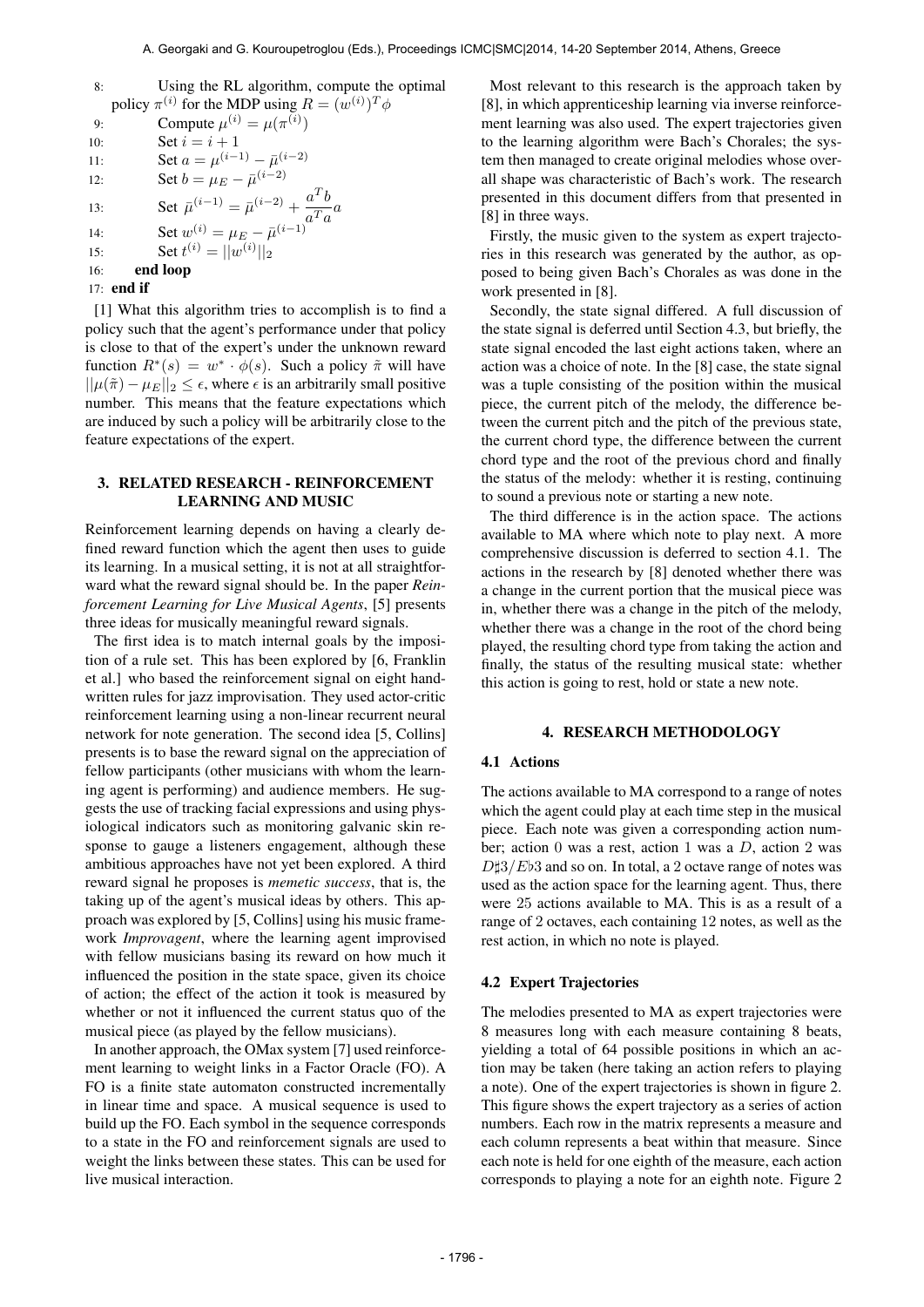shows this same melody as a series of notes and figure 4 shows the melody as sheet music.

| 12 | 13 | 15 | 16 | 18 | 0        | 18 | $\theta$       |
|----|----|----|----|----|----------|----|----------------|
| 12 | 13 | 15 | 16 | 18 | 0        | 18 | $\theta$       |
| 18 | 16 | 15 | 13 | 12 | 0        | 12 | $\overline{0}$ |
| 18 | 16 | 15 | 13 | 12 | $\theta$ | 12 | $\theta$       |
| 18 | 20 | 21 | 24 | 25 | 0        | 25 | $\theta$       |
| 25 | 24 | 21 | 20 | 18 | 0        | 18 | $\overline{0}$ |
| 18 | 20 | 21 | 24 | 25 | $\theta$ | 25 | $\theta$       |
| 25 | 24 | 21 | 20 | 18 | 0        | 18 | $\overline{0}$ |

Figure 2. An expert melody as series of action numbers. The rows correspond to the measures and the columns to the beats within the measures.

| $C\sharp 4$    | D4          | E4  | F4          | G <sub>4</sub> | G <sub>4</sub> |  |
|----------------|-------------|-----|-------------|----------------|----------------|--|
| $C\sharp 4$    | D4          | E4  | F4          | G <sub>4</sub> | G <sub>4</sub> |  |
| G4             | F4          | E4  | D4          | $C\sharp 4$    | $C\sharp 4$    |  |
| G4             | F4          | E4  | D4          | $C\sharp 4$    | $C\sharp 4$    |  |
| G <sub>4</sub> | A4          | Bb4 | $C\sharp 5$ | D5             | D5             |  |
| D5             | $C\sharp 5$ | Bb4 | A4          | G <sub>4</sub> | G <sub>4</sub> |  |
| G <sub>4</sub> | A4          | Bb4 | $C\sharp 5$ | D5             | D5             |  |
| D5             | $C\sharp 5$ | Bb4 | A4          | G4             | G4             |  |

Figure 3. This figure shows the same expert melody in figure 2 as a series of notes.



Figure 4. This figure shows the sheet music corresponding to the expert trajectory shown in figures 2 and 3

The Melody Agent (MA) is a melody generating implementation of the apprenticeship learning algorithm. It received a state signal composed of the last 8 actions it took. An action in this context refers to a particular choice of note.

## 4.3 States

The state signal which MA received was comprised of the last eight actions it took. Thus, the following 8-tuple was received by the agent as a state signal:

 $(x_0, x_1, x_2, x_3, x_4, x_5, x_6, x_7)$ . Each  $x_i$  refers to a previous action taken, where  $x_0$  was the most recent action taken and  $x_7$  the least recent. The state space of MA was 25<sup>8</sup> . This is as a result of the 25 actions available to MA.

These eight state variables were used to make up the feature vector,  $\phi$ . Thus, the feature vector encoded the previous eight actions taken by the learning agent. The starting state of the agent was one in which no actions had been recorded in any of the last eight possible positions - each element in the state signal had a value of 0. That is, the initial state signal was  $(0, 0, 0, 0, 0, 0, 0, 0)$ .

# 5. RESULTS

The parameters used for MA were as follows:

- $\bullet \ \gamma = 1$
- $\gamma_2 = 0.8$
- $\epsilon = 0.15$
- $\epsilon_2 = 0.05$
- $\alpha = 0.08$
- Sarsa was given 100000 episodes <sup>1</sup>

 $\gamma$  refers to the discount rate for calculating the feature expectations. The discount rate used in the Sarsa update rule is  $\gamma_2$ .  $\epsilon$  was the exploration rate used by Sarsa and  $\alpha$  was its learning rate.  $\epsilon_2$  was the stop condition used for the apprenticeship learning algorithm, although this was not used - for both experiments the program was stopped manually once several policies had been produced.

### 5.1 Experiment One

The purpose of this experiment was to test whether MA could generate new melodies given a set of expert melodies. The set of expert melodies used as expert trajectories can be heard at [http://aiml.cs.wits.ac.za/orry/](http://aiml.cs.wits.ac.za/orry/audio.html) [audio.html](http://aiml.cs.wits.ac.za/orry/audio.html). All of these expert trajectories are in the key of D harmonic minor. Figures 5 - 8 illustrate how a new melody is generated. Figure 5 is the new generated melody. The red, blue and green highlighted portions of the melody are all phrases which can be observed in one of the expert melodies. The sheet music corresponding to this generated melody is shown in figure 9. Each coloured phrase corresponds to a phrase highlighted in the same colour in figures 6 - 8 (figures 6 - 8 show expert melodies). MA has learned that the states which have been observed in the expert trajectories are "good" states and thus it learns to navigate its was to these states.

| Ω  | 13 | 15 | x  | 13 | 15 | 8        |   |
|----|----|----|----|----|----|----------|---|
| 8  | 13 | 16 | 8  | 13 | 16 | 13       |   |
|    | 8  | 13 |    | 8  | 13 | 8        |   |
|    | 8  | 13 | 16 | 20 | 24 | 25       |   |
| 13 | 16 | 20 | 13 | 0  | 0  | 0        |   |
| 0  | 0  |    | 3  | 4  | 6  | 3        |   |
| 6  | 8  |    | 6  | 8  | 9  | 6        | 8 |
|    | 0  | 0  | 0  |    | 0  | $\theta$ | 8 |

Figure 5. This generated melody can be heard at [http://aiml.cs.wits.ac.za/orry/Agents/](http://aiml.cs.wits.ac.za/orry/Agents/MA/Exp_1/1.mp3) [MA/Exp\\_1/1.mp3](http://aiml.cs.wits.ac.za/orry/Agents/MA/Exp_1/1.mp3)

 $<sup>1</sup>$  An episode is one full iteration of the Sarsa algorithm.</sup>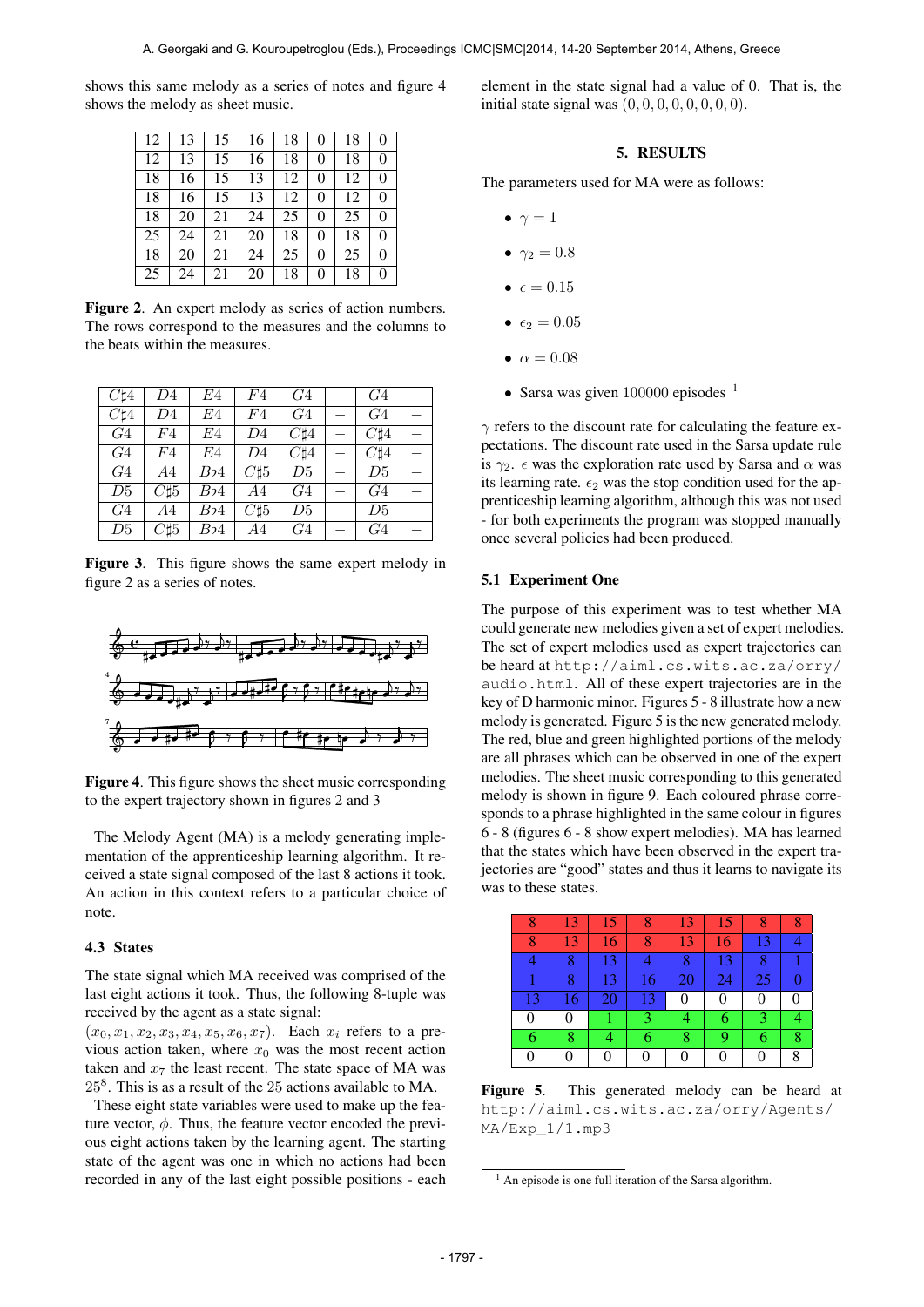| 8 | 13 | 15 | 8 | 13 | 15 | 8 |   |
|---|----|----|---|----|----|---|---|
| 8 | 13 | 16 | 8 | 13 | 16 | 8 | 8 |
| 8 | 13 | 15 | 8 | 13 | 15 | 9 | 8 |
| 8 | 13 | 18 | 8 | 13 | 18 | 9 | 9 |
| 8 | 13 | 15 | 8 | 13 | 15 | 8 | 8 |
| 8 | 13 | 16 | 8 | 13 | 16 | 8 | 8 |
| 8 | 13 | 15 | 8 | 13 | 15 | 9 | 8 |
| 8 | 13 | 18 | 8 | 13 | 18 | 9 | 9 |

Figure 6. This expert melody can be heard at [http://aiml.cs.wits.ac.za/orry/Expert\\_](http://aiml.cs.wits.ac.za/orry/Expert_Trajectories/Melody/t5.mp3) [Trajectories/Melody/t5.mp3](http://aiml.cs.wits.ac.za/orry/Expert_Trajectories/Melody/t5.mp3)

| 13 | 16 | 20 | 13 | 16 | 20 | 16 | 8 |
|----|----|----|----|----|----|----|---|
| 8  | 13 | 16 | 8  | 13 | 16 | 13 |   |
|    | 8  | 13 |    | 8  | 13 | 8  | 1 |
|    | 8  | 13 | 16 | 20 | 24 | 25 | 0 |
| 13 | 16 | 20 | 13 | 16 | 20 | 16 | 8 |
| 8  | 13 | 16 | 8  | 13 | 16 | 13 |   |
| 4  | 8  | 13 | 4  | 8  | 13 | 8  |   |
|    | 8  | 13 | 16 | 20 | 24 | 25 | 0 |

Figure 7. This expert melody can be heard at [http://aiml.cs.wits.ac.za/orry/Expert\\_](http://aiml.cs.wits.ac.za/orry/Expert_Trajectories/Melody/t6.mp3) [Trajectories/Melody/t6.mp3](http://aiml.cs.wits.ac.za/orry/Expert_Trajectories/Melody/t6.mp3)

|    | 3  | 4  | 6  | 3  | 4  | 6  | 8  |
|----|----|----|----|----|----|----|----|
| 4  | 6  | 8  | 9  | 6  | 8  | 9  | 12 |
| 8  | 9  | 12 | 13 | 9  | 12 | 13 | 15 |
| 12 | 13 | 15 | 16 | 13 | 15 | 16 | 18 |
| 15 | 16 | 18 | 20 | 16 | 18 | 20 | 21 |
| 18 | 20 | 21 | 24 | 20 | 21 | 24 | 25 |
| 25 | 20 | 24 | 21 | 20 | 21 | 24 | 25 |
| 0  | 0  | 0  | 0  | 0  | 0  | 0  | 0  |

Figure 8. This expert melody can be heard at [http://aiml.cs.wits.ac.za/orry/Expert\\_](http://aiml.cs.wits.ac.za/orry/Expert_Trajectories/Melody/t7.mp3) [Trajectories/Melody/t7.mp3](http://aiml.cs.wits.ac.za/orry/Expert_Trajectories/Melody/t7.mp3)



Figure 9. This figure shows the sheet music corresponding to the generated melody shown in figure 5

### 5.2 Experiment Two

In this experiment, the learning agent used ten D harmonic minor expert trajectories along with an additional ten melodies in the key of D major. These trajectories can be heard at [http://aiml.cs.wits.ac.za/orry/audio.](http://aiml.cs.wits.ac.za/orry/audio.html) [html](http://aiml.cs.wits.ac.za/orry/audio.html). Two new melodies were generated in this experiment. Both of these melodies contained phrases from the

D-harmonic minor as well as the D-major expert trajectories. These melodies can be heard at [http://aiml.](http://aiml.cs.wits.ac.za/orry/Agents/MA/Exp_2/1.mp3) [cs.wits.ac.za/orry/Agents/MA/Exp\\_2/1.mp3](http://aiml.cs.wits.ac.za/orry/Agents/MA/Exp_2/1.mp3) (sheet music shown in figure 10) and [http://aiml.](http://aiml.cs.wits.ac.za/orry/Agents/MA/Exp_2/2.mp3) [cs.wits.ac.za/orry/Agents/MA/Exp\\_2/2.mp3](http://aiml.cs.wits.ac.za/orry/Agents/MA/Exp_2/2.mp3) (sheet music shown in figure 11).



Figure 10. A generated melody.



Figure 11. Another generated melody.

### 6. DISCUSSION

The results shown in the previous section came from one run of the apprenticeship learning algorithm. These results show that the apprenticeship learning algorithm is capable of producing original melodies which are similar to the expert melodies. MA shows signs of learning but it appears that the start state of  $(x, 0, 0, 0, 0, 0, 0, 0)$  (where x is an action) has influenced learning. Since the state of the learning agent was the last eight notes played, the first state of all the expert trajectories was  $(x, 0, 0, 0, 0, 0, 0, 0)$ , where  $0 \leq x \leq 24$  is an action. This is because no notes have been played prior to the first one, and as a result all actions prior to the first one are encoded as zeroes. That is, they are the action in which no note has been played. This has affected learning; as can be seen from the results, the pattern 0000000x, where  $0 \le x \le 24$  is an action is prevalent in the generated melodies. This is likely due to the fact that the algorithm considers this a good state to be in, as it was observed in all of the expert trajectories.

Although the corpus of expert trajectories was limited to D harmonic minor in the first experiment and D major and D harmonic minor in the second, it is not necessary for the expert trajectories to be in these keys. The choice of using only D major in the first experiment was to test whether the output would be predominantly in this key, which it was. In the second experiment, it was hoped that the resulting melodies would be in either D major or D harmonic minor. The result was that the melodies exhibited phrases from